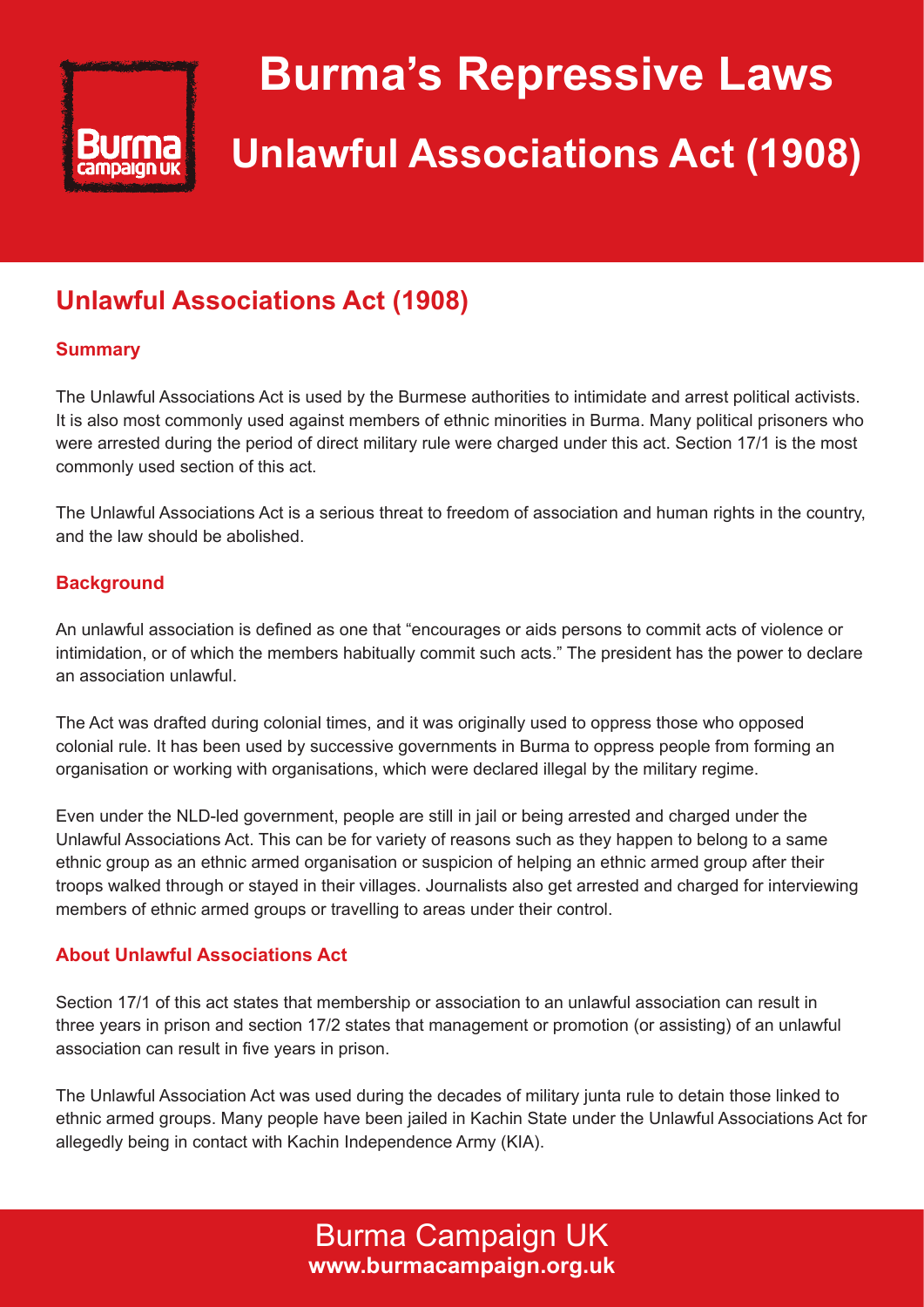In 2016, the NLD- led government reestablished the Legal Affairs and Special Cases Assessment Commission to review repressive laws in the country and it is being chaired by an ex military general, Shwe Mann, who is accused of committing war crimes. Shwe Mann has admitted that they have not even begun to look at the Unlawful Associations Act, which is being used repeatedly to arrest many people in the country.

At the same time, rather than working to repeal this notorious law, NLD spokesperson Win Htein said, "Getting peace is more important than amending this (Unlawful Associations) Act." Getting peace and repealing repressive laws are not mutually exclusive. The government can work on a peace process as well as repealing repressive laws, which are being used to jail people.

## **Case Studies**

Many civilians and activists have been arrested under the Unlawful Associations Act. Some were tortured horrifically and forced to make a false confession about connection with ethnic armed groups.

For example, Lahpai Gam, a farmer from Kachin State was arrested in June 2012 and was accused of being involved with the Kachin Independence Army (KIA), a government opposition armed group. He is currently serving a twenty-one year sentence in Myitkyina Prison. The United Nations Working Group on Arbitrary Detention (UNWGAD) ruled on May 20th 2014 that his detention was illegal and called for his immediate release. However, he still remains in jail.

The interfaith activists, Zaw Zaw Latt and Pwint Phyu Latt, were arrested in July 2015, and charged under 17(1) of the Unlawful Association Act and the 1947 Burma Immigration Act. They were told that the reasons for their arrests were for visiting the Kachin Independence Organisation (KIO) as part of their interfaith trip, and for allegedly illegally crossing into India. They were sentenced to 4 years imprisonment and were released in April 2017.

On June 26, 2017, the Burmese military detained Aye Nai and Pyae Phone Naing from the Democratic Voice of Burma and Thein Zaw, also known as Lawi Weng, from The Irrawaddy after stopping their car as they returned from a Ta'ang National Liberation Army (TNLA) drug-burning ceremony marking the United Nations International Day Against Drug Abuse and Illicit Trafficking. On June 28, the reporters were charged under section 17(1) of Unlawful Associations Act. All three have been detained at Hsipaw prison in Shan State and are currently on trial.

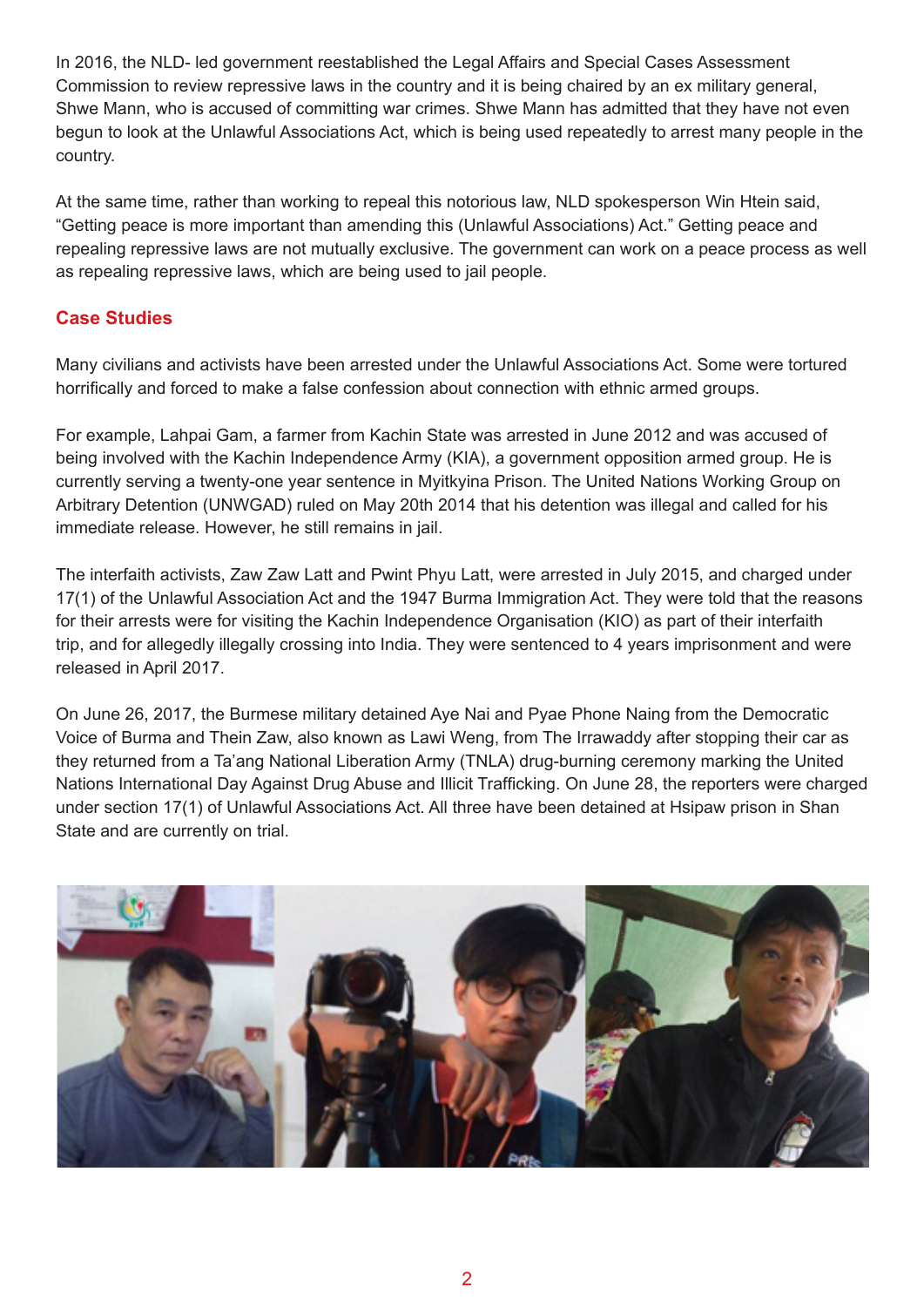#### **International Standards**

Many countries have banned organisations that are threats to peace and security. However, Burma's Unlawful Associations Act goes beyond ensuring peace and security of the country and instead it has been predominately misused for political purposes.

The United Nations special rapporteur on the situations of human rights in Burma stated the following in the April 2017 Human Rights Resolution:

"the Unlawful Associations Act and the Peaceful Assembly and Peaceful Procession Law continue to be abused to arbitrarily arrest and detain individuals for exercising their rights to freedom of expression, peaceful assembly and association, including on the basis of their ethnicity or political beliefs, and calls for open and participatory legislative processes to reform those laws in line with the international human rights law obligations of the Government of Myanmar;"

#### **Recommendations**

• The Burmese government needs to immediately repeal the Unlawful Associations Act and unconditionally release people who have been arrested and charged under it.

#### **Action**

Daw Aung San Suu Kyi C/O U Kyaw Zwar Minn Embassy of the Republic of the Union of Myanmar 19A, Charles Street London W1J 5DX

You can write to Commander-in-Chief of the Myanmar Armed Forces and urge him to stop filing complaints against people who criticise the army.

Senior General Min Aung Hlaing C/O U Kyaw Zwar Minn Embassy of the Republic of the Union of Myanmar 19A, Charles Street London W1J 5DX

If you live outside of the UK, you can find a Burmese Embassy in your country here: http://www.mofa.gov.mm/?page\_id=364